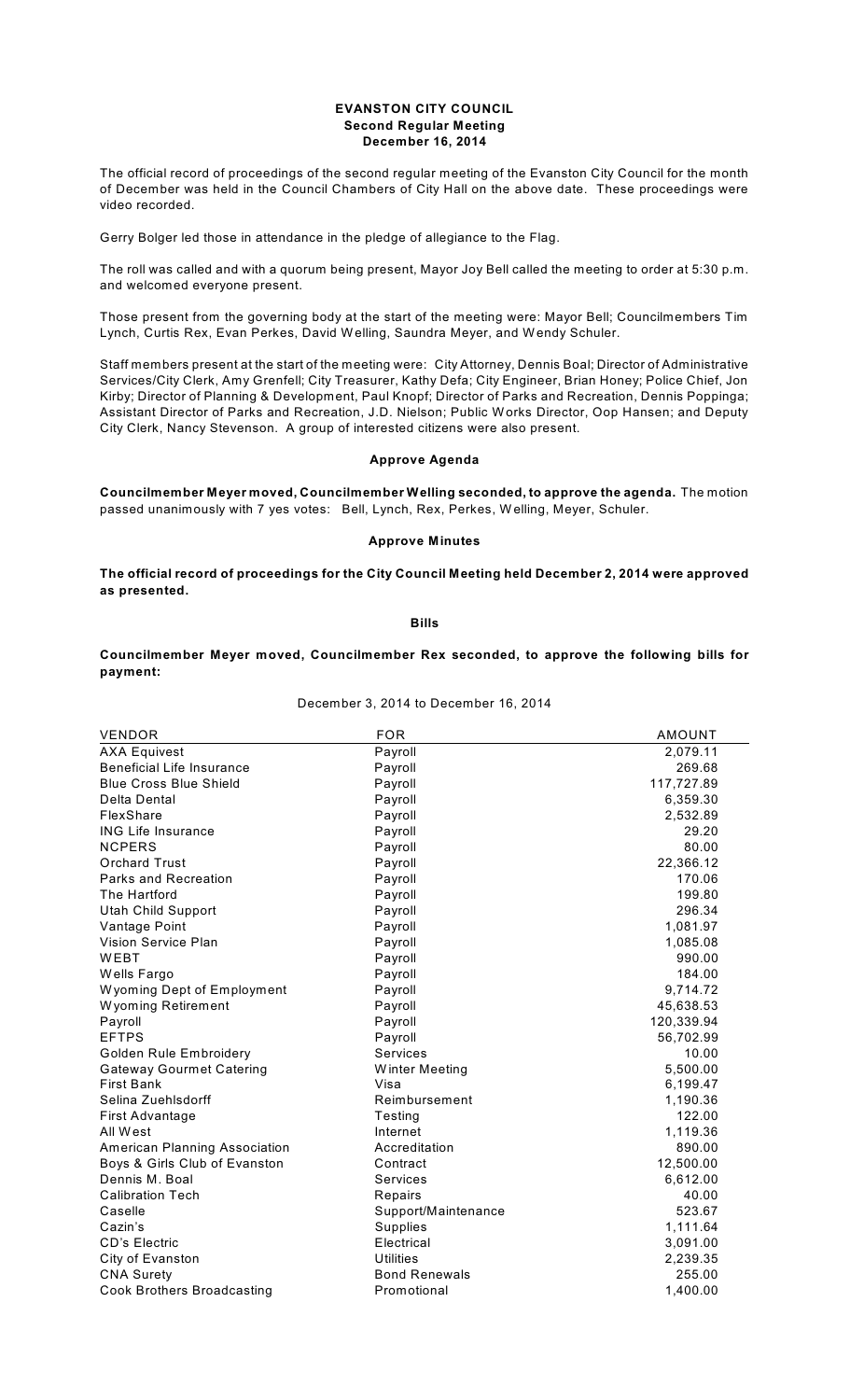| <b>Crum Electric</b>                                | <b>Supplies</b>                      | 2,864.07              |
|-----------------------------------------------------|--------------------------------------|-----------------------|
| Norco                                               | <b>Supplies</b>                      | 188.95                |
| Wyo Dept of Transportation                          | License Plates                       | 4.00                  |
| <b>Engineer Supply</b>                              | Equipment                            | 839.99                |
| Ellingford's<br><b>Evanston Chamber of Commerce</b> | <b>Supplies</b>                      | 288.97                |
| <b>Evanston Parks &amp; Recreation</b>              | Awards<br>Reimbursement/City Subsidy | 150.00<br>147,520.22  |
| Fastenal                                            | Supplies                             | 33.43                 |
| <b>Forsgren Associates</b>                          | Services                             | 362.50                |
| <b>Gustin Hydraulics</b>                            | Repairs                              | 1,250.00              |
| Murdoch's                                           | <b>Supplies</b>                      | 521.78                |
| Hach Company                                        | <b>Supplies</b>                      | 153.24                |
| <b>Harrington Industrial Plastics</b>               | Parts                                | 369.10                |
| Harris Law Office                                   | Contract                             | 4,000.00              |
| Hogan & Associates                                  | Contract                             | 65,778.30             |
| Kallas Automotive                                   | Parts                                | 1,180.83              |
| Kaman Industrial                                    | Parts                                | 2,429.34              |
| Keith's Feed                                        | Supplies                             | 167.50                |
| Val Kotter & Sons                                   | Services                             | 350.00                |
| L-3 Com Mobile-Vision Inc                           | Maintenance                          | 494.00                |
| Leadership Wyoming<br>Mobile Golf                   | Sponsorship<br>Parts                 | 250.00<br>2,533.54    |
| Morcon Industrial                                   | Supplies                             | 1,011.13              |
| Mtn West Business Solutions                         | Contract                             | 1,239.67              |
| Questar Gas                                         | Utilities                            | 14,355.62             |
| <b>Northwest Scientific</b>                         | Supplies                             | 621.71                |
| <b>Office Products Dealer</b>                       | <b>Supplies</b>                      | 209.01                |
| Porter's Fireworks                                  | Contract                             | 5,036.25              |
| Rip's Grocery                                       | <b>Supplies</b>                      | 26.98                 |
| Ridge Rock                                          | <b>Crack Sealing</b>                 | 4,800.00              |
| <b>Six States</b>                                   | Parts                                | 977.93                |
| Skaggs                                              | Supplies                             | 2,504.91              |
| Paul R. Skog                                        | Services                             | 3,560.00              |
| <b>Standard Plumbing</b>                            | Parts                                | 176.98                |
| Alsco                                               | <b>Laundry Service</b>               | 321.90                |
| <b>Superior Rental</b>                              | Supplies                             | 25.00                 |
| Tom's HVAC<br><b>Trench Shoring Services</b>        | Repairs<br>Equipment                 | 5,562.29<br>4,018.00  |
| <b>Turf Equipment</b>                               | Parts                                | 440.40                |
| <b>Uinta County Herald</b>                          | Ads                                  | 1,071.16              |
| <b>InContact</b>                                    | Utilities                            | 444.07                |
| <b>US Geological Survey</b>                         | Maintenance                          | 2,385.00              |
| CenturyLink                                         | Utilities                            | 1,614.53              |
| Rocky Mountain Power                                | <b>Utilities</b>                     | 30,843.56             |
| Valley Kubota                                       | Parts                                | 411.57                |
| Wyoming Waste Systems                               | Services                             | 57.91                 |
| WEDA                                                | Membership                           | 460.00                |
| Westar Printing                                     | Printing                             | 2,765.60              |
| Waxie Sanitary Supply                               | Parts                                | 55.17                 |
| White Mountain Lumber                               | Supplies                             | 99.33                 |
| One-Call of Wyoming<br><b>Eskelson Roofing</b>      | <b>Services</b><br>Repairs           | 49.50<br>1,550.00     |
| Dana Kepner                                         | Parts                                | 621.56                |
| <b>Creative Ink Images</b>                          | Supplies                             | 10.00                 |
| Miles/Weaver                                        | Promotional                          | 12,092.00             |
| Wyo Dept of Transportation                          | Supplies/Maintenance                 | 139.70                |
| <b>Evanston Cowboy Days</b>                         | Reimbursement                        | 2,400.00              |
| Water of Life                                       | <b>Supplies</b>                      | 14.00                 |
| Surge Hydraulics                                    | Repairs                              | 425.00                |
| Jennifer Richards                                   | Refund                               | 100.00                |
| Michelle Moran                                      | Refund                               | 25.85                 |
| Sarah Dean                                          | Refund                               | 75.00                 |
| <b>Patricia Powers</b>                              | Refund                               | 750.00                |
| Lazer Lines Pavement Marking<br>Media Skills        | Striping<br>Promotional              | 12,385.08<br>3,750.00 |
| Wright Express                                      | Fuel                                 | 16,834.94             |
| Joe Archuleta                                       | Services                             | 100.00                |
| Deb Wagstaff                                        | Reimbursement                        | 20.00                 |
| Snap-On Industrial                                  | Tools                                | 2,895.00              |
|                                                     |                                      |                       |

The motion passed unanimously with 7 yes votes: Bell, Lynch, Rex, Perkes, W elling, Meyer, Schuler.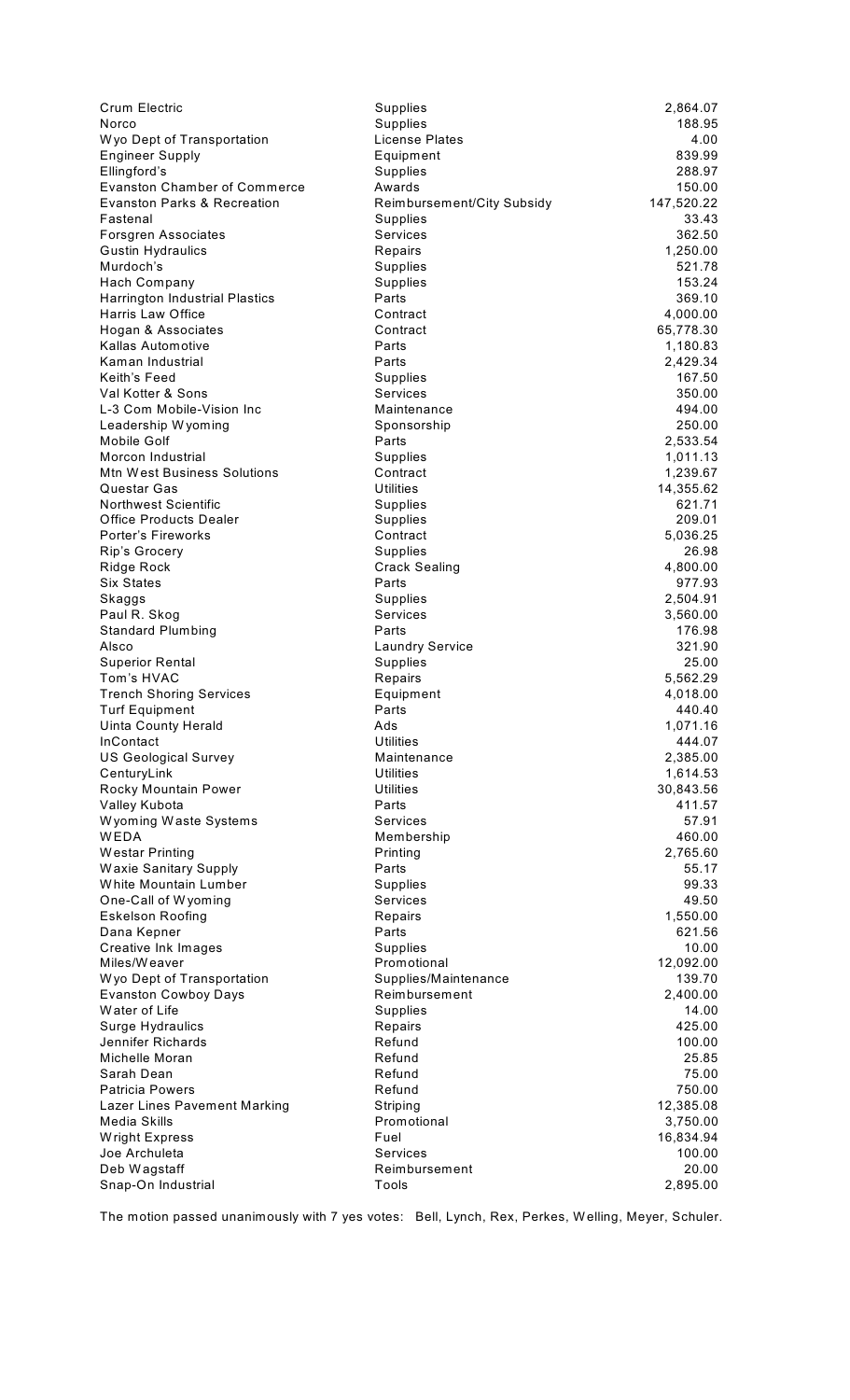### **Revenue & Expenditure Report**

**Councilmember Lynch moved, Councilmember Welling seconded, to approve the Revenue and Expenditure Report.** The motion passed unanimously with 7 yes votes: Bell, Lynch, Rex, Perkes, W elling, Meyer, Schuler.

## **Council Comments**

All the Councilmembers thanked Mayor Bell for her devoted service to the City of Evanston and also for her service in many State organizations. They also encouraged everyone to shop locally and wished everyone a very Merry Christmas.

### **Special Presentation**

Linda Cummings, Director of SAFV and Patricia Arnold, Nurse Manager of Uinta County Health presented Mayor Bell with a token of appreciation for her continued support and service to their organizations.

### **Appointment to Boards/Commissions**

**Mayor Bell made appointments to the following board and commission. Councilmember Perkes moved, Councilmember Meyer seconded, to confirm the following appointments:**

## **Golf Course Advisory Board** Cole Helm - December 2017

#### **Uinta County Economic Development Commission** Amy Grenfell - February 2017

The motion passed unanimously with 6 yes votes: Lynch, Rex, Perkes, W elling, Meyer, Schuler.

### **Award Bid/Pickup Truck/Public Works**

**Councilmember Lynch moved, Councilmember Schuler seconded, to award the bid for one (1) 2015 3/4 ton 4WD extended cab pickup with utility body to Spradley Motor's, the apparent low bidder meeting all City specifications, in the amount of \$30,633.00.** The motion passed unanimously with 7 yes votes: Bell, Lynch, Rex, Perkes, W elling, Meyer, Schuler.

#### **Award Sale of Excess City Assets**

**Councilmember Rex moved, Councilmember Welling seconded, to award the sale of the following surplus items to the high bidders as follows:**

| Item                                       | <b>High Bidder</b>    | Amount     |
|--------------------------------------------|-----------------------|------------|
| 1998 Chevy Tahoe                           | <b>Todd Griffith</b>  | \$1,169.00 |
| 1995 Ford Pickup F-150                     | Judd Kishpaugh        | 1,281.00   |
| 1996 Johnston Broom                        | Mark McGurn           | 3,500.00   |
| 1979 Ford Bucket Truck                     | Wesley Mills          | 1,508.00   |
| Tent; Anchor Span Fabric Structure 50'x90' | Jim's Service         | 2,101.00   |
| 12' Jensen Snow Plow: Truck Mounted        | <b>Brad Tollefson</b> | 300.00     |
| 12' Jensen Snow Plow: Truck Mounted        | Darrell Norris        | 200.00     |
| 12' Jensen Snow Plow: Truck Mounted        | Jim's Service         | 156.00     |
| Bear Cat Crack sealer                      | Darnell Lambert       | 700.00     |
| Melrose Broom attachment for Bobcat        | <b>Darrell Norris</b> | 125.00     |
| Monroe Tailgate Spreader                   | Earl LaVake           | 59.99      |
| <b>ACS Loader Bucket</b>                   | Jim's Service         | 126.00     |
| 12' Truck Mount Snow Plow (Henke)          | Jim's Service         | 161.00     |
| Green Lee Fairmount Hydraulic Power Unit   | <b>Darrell Norris</b> | 75.00      |

The motion passed unanimously with 7 yes votes: Bell, Lynch, Rex, Perkes, W elling, Meyer, Schuler.

#### **Resolution 14-80**

### **Councilmember Meyer introduced Resolution 14-80. Councilmember Meyer moved, Councilmember Welling seconded, to adopt Resolution 14-80.**

Resolution 14-80: RESOLUTION AUTHORIZING THE CITY OF EVANSTON, W YOMING TO ENTER INTO A MEMORANDUM OF UNDERSTANDING W ITH THE EVANSTON PARKS AND RECREATION DISTRICT FOR THE IMPLEMENTATION OF A FITNESS PROGRAM FOR THE EMPLOYEES OF THE CITY OF EVANSTON.

W HEREAS, the City of Evanston desires to continue to provide and implement a fitness or wellness program for its employees, and the Evanston Parks and Recreation District has agreed to make its facilities available to the City for such program;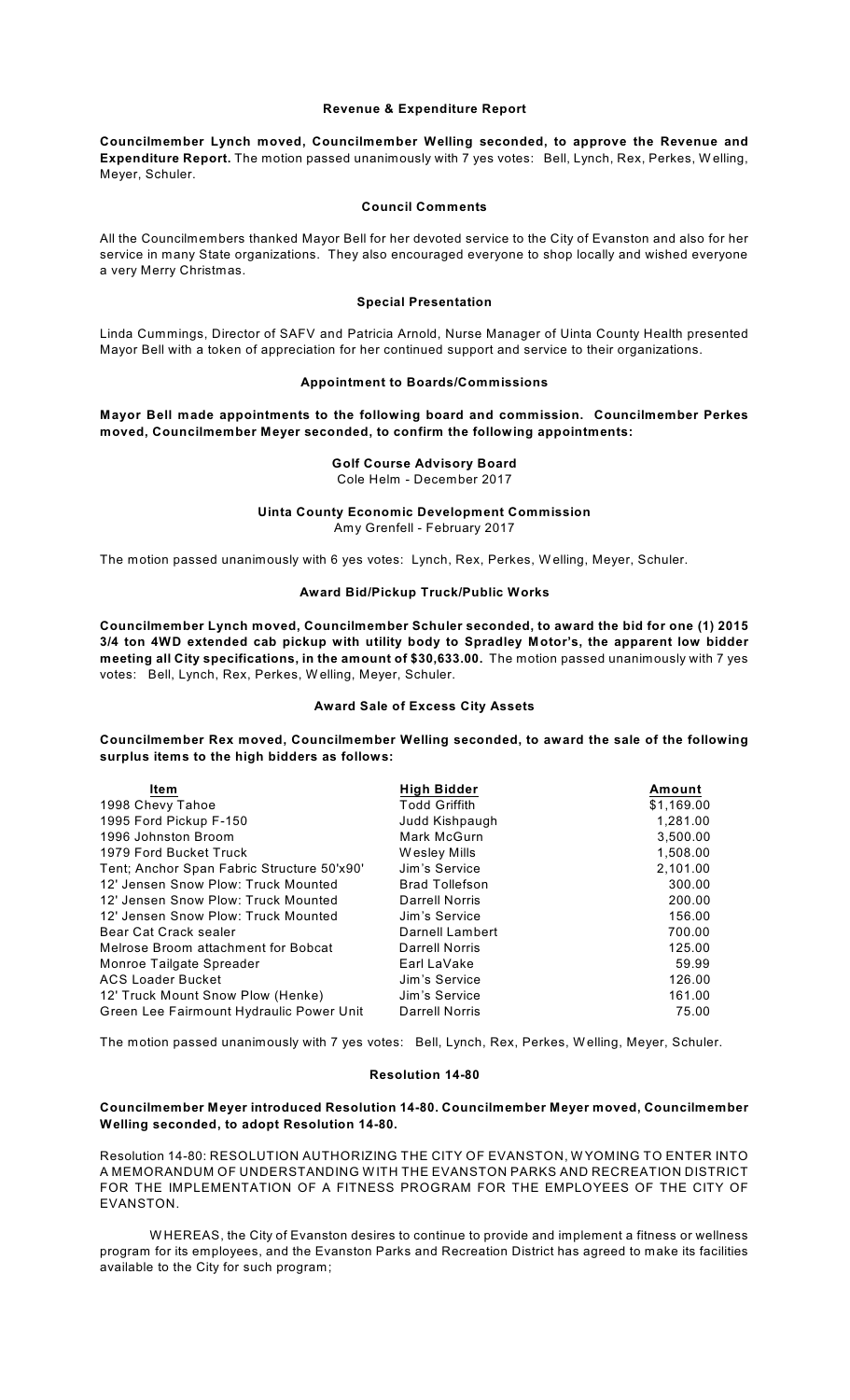W HEREAS, the City and the Recreation District have determined that it is prudent to enter into a Memorandum of Understanding setting forth the responsibilities of each party as they relate to the implementation of the fitness or wellness program for the employees of the City, a copy of which is attached hereto;

NOW , THEREFORE, BE IT RESOLVED BY THE GOVERNING BODY OF THE CITY OF EVANSTON, WYOMING THAT:

Section 1: The Mayor is hereby authorized to sign, and the City Clerk is hereby authorized to attest, the Memorandum of Understanding, a copy of which is attached hereto, with the Evanston Parks and Recreation District setting forth the responsibilities of the City of Evanston and the Evanston Parks and Recreation District as they relate to the continuation and implementation of a fitness or wellness program for the employees of the City of Evanston.

<code>PASSED</code>, <code>APPROVED</code> AND <code>ADOPTED</code> the 16<sup>th</sup> day of December, 2014.

Joy Bell, Mayor

\_\_\_\_\_\_\_\_\_\_\_\_\_\_\_\_\_\_\_\_\_\_\_\_\_\_\_

ATTEST:

Amy L. Grenfell, City Clerk

\_\_\_\_\_\_\_\_\_\_\_\_\_\_\_\_\_\_\_\_\_\_\_\_\_\_\_\_

The motion passed unanimously with 7 yes votes: Bell, Lynch, Rex, Perkes, W elling, Meyer, Schuler.

# **Resolution 14-81**

**Councilmember Schuler introduced Resolution 14-81. Councilmember Schuler moved, Councilmember Meyer seconded, to adopt Resolution 14-81.**

Resolution 14-81: A RESOLUTION OF THE CITY OF EVANSTON, W YOMING AUTHORIZING THE SUBMISSION OF AN APPLICATION TO THE STATE FORESTER FOR THE CITY OF EVANSTON OFFICIALLY RECERTIFIED AS A TREE CITY USA FOR YEAR 2015.

W HEREAS, City of Evanston has been previously certified as a Tree City USA by the State Forester; and

W HEREAS, the governing body has determined that it is in the public's interest to apply for recertification;

NOW , THEREFORE, BE IT RESOLVED by the governing body of the City of Evanston, W yoming as follows:

Section 1: The City of Evanston hereby authorizes the submission of an application to the State Forester for the City of Evanston to be recertified as a Tree City USA.

Section 2: The Mayor and City Clerk are authorized to sign and attest all documents which are necessary to apply for the recertification.

<code>PASSED</code>, <code>APPROVED</code> AND <code>ADOPTED</code> the 16<sup>th</sup> day of December, 2014.

Joy Bell, Mayor

\_\_\_\_\_\_\_\_\_\_\_\_\_\_\_\_\_\_\_\_\_\_\_\_\_\_\_

ATTEST:

Amy L. Grenfell, City Clerk

\_\_\_\_\_\_\_\_\_\_\_\_\_\_\_\_\_\_\_\_\_\_\_\_\_\_\_\_

The motion passed unanimously with 7 yes votes: Bell, Lynch, Rex, Perkes, W elling, Meyer, Schuler.

### **Resolution 14-82**

### **Councilmember Lynch introduced Resolution 14-82. Councilmember Lynch moved, Councilmember Perkes seconded, to adopt Resolution 14-82.**

Resolution 14-82: RESOLUTION AUTHORIZING THE CITY OF EVANSTON, W YOMING TO ENTER INTO A SCADA SERVICE AGREEMENT RENEW AL WITH W ETCO, INC. TO PROVIDE MAINTENANCE SERVICE FOR THE SCADA SYSTEM IN THE WASTE WATER TREATMENT PLANT.

W HEREAS, the City has need to provide ,maintenance services to the SCADA System of the waste water treatment plant; and

W HEREAS, W ETCO, INC., is able to provide such services pursuant to the attached SCADA Service Agreement Renewal:

NOW, THEREFORE, BE IT RESOLVED BY THE GOVERNING BODY OF THE CITY OF EVANSTON, WYOMING THAT:

Section 1: The Mayor is hereby authorized to sign, and the City Clerk is hereby authorized to attest,